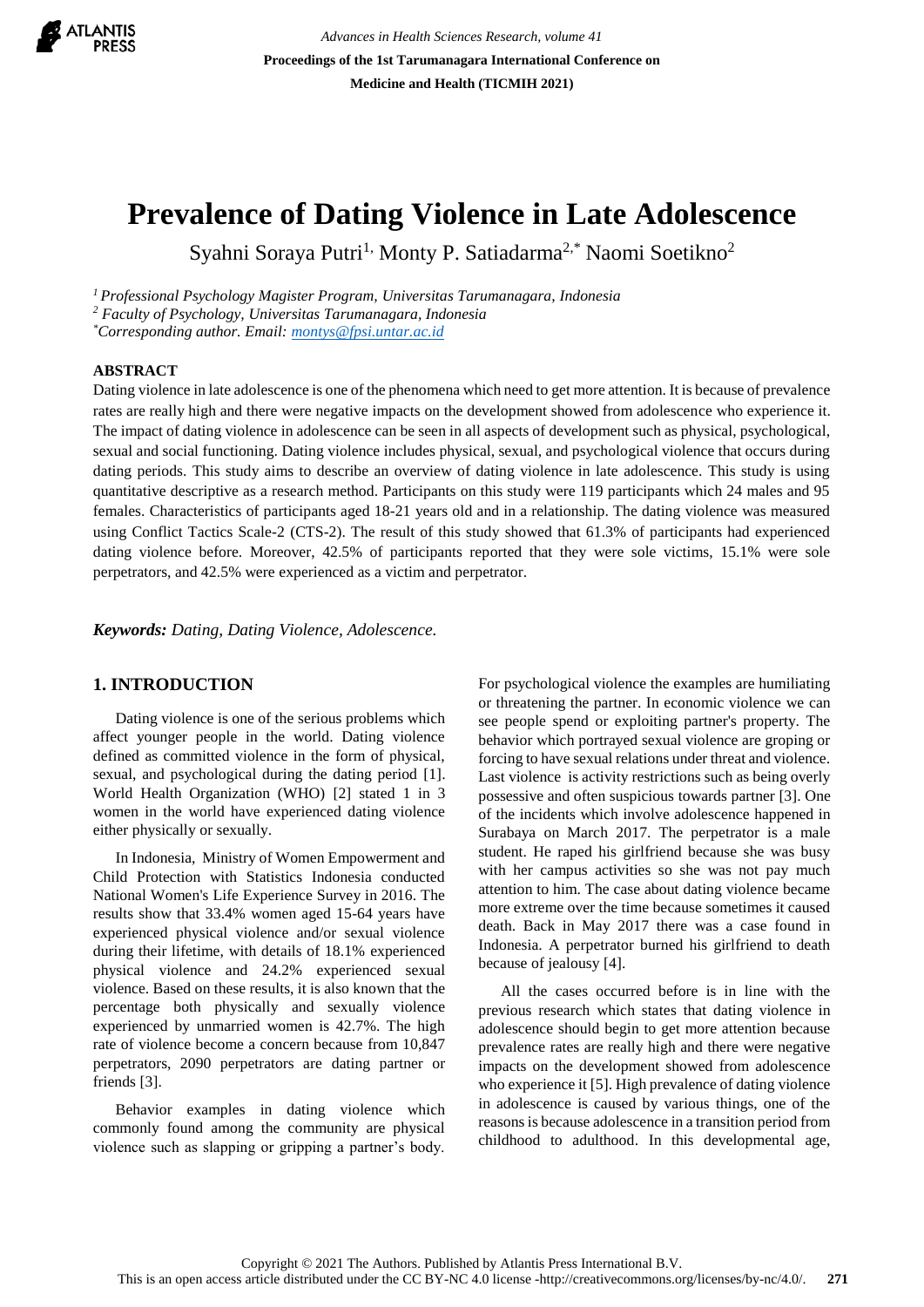adolescence started to decide who they are with all their uniqueness and purpose in life [6].

In this age range, adolescences also tend to interact more with other people outside their families. They begin to seek close relationships with the opposite sex or dating [7], [8]. Hickman [9] said that along with the development of dating relationships in adolescence, the risk of dating violence is also followed. There are indications that adolescences do not yet have extensive knowledge related to romantic relationships and how to do appropriate coping related to conflicts that may arise during dating, thus placing adolescences at a higher risk for experiencing dating violence [10].

Furthermore, the impact of dating violence in adolescence can be seen in all aspects of development such as physical, psychological, sexual and social functioning [9]. Physical dating violence is associated with a greater risk of depression, *posttraumatic stress disorder* (PTSD), suicidal ideation and risky sexual behavior in young adulthood [11]. Murray [10] also stated they who experiencing dating violence also indicate a tendency to have poor school performance, substance abuse, eating disorders, and HIV. Then, in general, experiencing dating violence also related to the quality of future romantic relationships in adulthood. [12], [13]. After all the explanation above, the goal of this study is to have an overview about dating violence in late adolescence.

### **2. DATING VIOLENCE**

### *2.1. Definition of Dating Violence*

Dating violence is the use or threat of physical violence or the existence of restrictive measures carried out with the aim of inflicting pain or injury on the other party in a dating relationship [14]. Straus dan Gelles [15] stated that dating violence is actions that are carried out with the aim or intention to physically harm the partner through verbal aggression, physical aggression, sexual violence, and/or stalking by the current partner or previous partner. Another definition is dating violence includes a pattern of coercive or manipulative behavior by a person against his or her partner with the aim of establishing or maintaining control in a relationship [10]. Based on the three definitions previously mentioned, we conclude that dating violence is a series of behaviors with the aim of hurting and controlling the partner by of verbal aggression, physical aggression, and/or sexual violence during the dating period.

### *2.2. Type of Dating Violence*

Dating violence can be seen in the form of physical, psychological sexual, or economic violence. Based on Poerwandari [16], here is the description: (1) Physical violence. Physical violence is defined as an aggressive

behavior that results in pain, ill, or seriously injured. Behavior examples for this violence such as hitting, kicking, pushing, slapping, punching, strangling, molesting a partner's body parts, and using weapons against a partner [17], (2) Psychological violence. psychological violence it is shown by insulting, threatening, causing fear, making the partner lose confidence, saying harsh words or cursing towards partner, making partner a subject of ridicule situation. Any behavior that intimidates, humiliates, and controls a partner even though there is no physical, included in psychological violence.[18], (3) Sexual violence. Sexual violence occurs when a partner is forced to perform sexual acts like touching, kissing, sexually harassing, forcing sexual intercourse with threats, (4) Economic violence. Economic violence occurs when partner neglected by those who should be responsible, partners are forced to work or are economically exploited.

### *2.3. Factors which Affect Dating Violence*

Sugarman and Hotaling [14] mentions dating violence is caused by several factors including: (1) Family history. It is because individuals who witnessed parental violence were significant predict they are going to be victims in dating violence. Then, individuals who receive violence from their parents also tend to become victims in dating violence. On the other side, adolescences who experience a more positive family climate and have more competent parenting styles tend to show more effective problem-solving skills and exhibit less violent dating behavior, (2) Dating experience. When individuals have experienced dating violence before, these individuals are likely to experience or become perpetrators of violence in the next dating relationships, (3) Family income. Families with lower incomes appear to be more likely to engage in dating violence than individuals from families with higher incomes. This gives the assumption that individuals who come from families with higher incomes tend to have all their basic needs fulfilled so that they have dating relationships as a recreational function, (4) Religion. There is a tendency for individuals who report having certain religious beliefs to have other forms of coping when experiencing conflict with their partners rather than doing violence, (5) Place of origin. Individuals living in urban areas tend to be more involved in dating violence than individuals living in rural areas. This is because individuals who live in urban areas are more easily exposed to aggression and easy to express emotions through violence.

### **3. METHODS**

This study was using quantitative descriptive as a research method. It is also using online questionnaire to collect data. This form used due to the situation of COVID-19 pandemic at the time data was collected.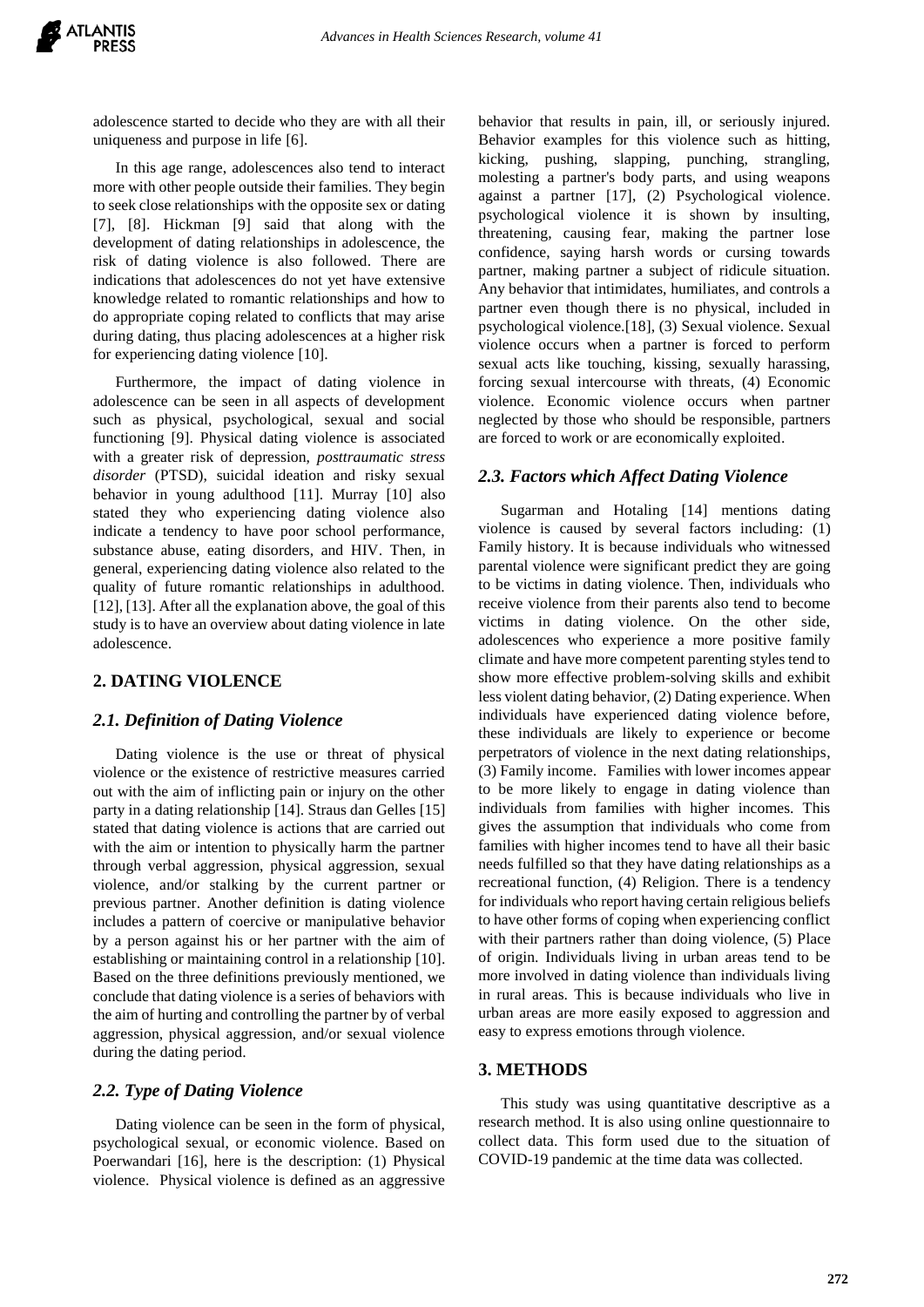### **Table 1.** Demographic Data

| <b>Data</b>                   | <b>Total (N= 119)</b> | <b>Significance Test</b> |         |
|-------------------------------|-----------------------|--------------------------|---------|
|                               |                       | t                        | F       |
| Sex                           |                       |                          |         |
| Male                          | 20.2%                 | .809                     |         |
| Female                        | 79.8%                 |                          |         |
| Age                           |                       |                          |         |
| 18 years                      | 26.1%                 |                          |         |
| 19 years                      | 18.5 %                |                          |         |
| 20 years                      | 33.6%                 |                          |         |
| 21 years                      | 21.8%                 |                          |         |
| Place of Origin               |                       |                          |         |
| Live in Java Island           | 94.1%                 | .700                     |         |
| Live Outside Island           | 5.9%                  |                          |         |
| <b>Parents Marital Status</b> |                       |                          |         |
| Married                       | 78.2 %                |                          |         |
| Divorced                      | 7.6 %                 |                          | 17.556* |
| Widowed                       | 10.9 %                |                          |         |
| Unclear                       | 3.5%                  |                          |         |
| Family Outcome (Monthly)      |                       |                          |         |
| Less than Rp 532.000          | 5.0%                  |                          |         |
| Rp 532.000 - Rp 1.200.000     | 21.0%                 |                          | 2.549   |
| Rp 1.200.000 - Rp 6.000.000   | 54.6%                 |                          |         |
| More than Rp 6.000.000        | 19.3 %                |                          |         |
| <b>Dating Duration</b>        |                       |                          |         |
| $0 - 12$ monthe               | 4299                  |                          |         |

## **3.1 Participants**

Participants were selected based on the criteria aged  $\frac{56}{h}$ 18-21 years old and in a relationship. From those criteria, 119 participants were selected which  $24$  males and  $95$   $\cdot$ females. This study used accidental sampling and snowball sampling. The use of both techniques allows previous participants to provide recommendations about their friends or relatives who met the characteristics of sample. By using snowball sampling allowed researcher  $\frac{p^3}{2}$ to get more data.  $\frac{1}{2}$ 

#### *3.2 Measures*  $\boldsymbol{\epsilon}$  correlation is significant at the 0.01 level (2-tailed) significant at the 0.01 level (2-tailed) significant at the 0.01 level (2-tailed) significant at the 0.01 level (2-tailed) significant at the 0.01 level (2-

Dating violence was measured using Conflict Tactics Scale-2 (CTS-2) [18] which has Cronbach's alphas .917. CTS-2 measured 5 components, which were negotiation, psychological aggression, physical assault, sexual coercion, and injury. But in this study, negotiation component was excluded because: (1) inter-item correlation value is bad, (2) the operationalization of the negotiation didn't match and tend not to describe dating violence, (3) negotiation component contained high social desirability and tend to encourage participants to choose only certain answers.

In this study, CTS-2 translated into Bahasa Indonesia and had Cronbach's alphas .989 for 16 items. Each items scored by Likert scale from 1=never to 5=always. The higher score indicates the more often participants had experiences dating violence.  $\alpha$ 

### **4. RESULTS**

Table 1 shows demographic data from the participants. From table 1 we can describe that participant of this study is mostly female. Through table 1, it also can be described that the majority of participants were individuals aged 20 years. Then, the majority of participants in this study live in Java Island. Furthermore, participants in this study were also dominated by adolescence who came from families with parents who had marital status. Participants came from the middle socioeconomic group which was described as having a monthly expense of Rp. 1,200,000 to Rp. 6,000,000. More than 5 times 12.6 %

> Researchers divided the characteristics of the dating duration into a range of 12 months of dating. The majority of participants had a relationship that lasted between 1 – 12 months totaling 144 participants. Moreover, most of the participants have experience dating 2 - 3 times during their lifetime.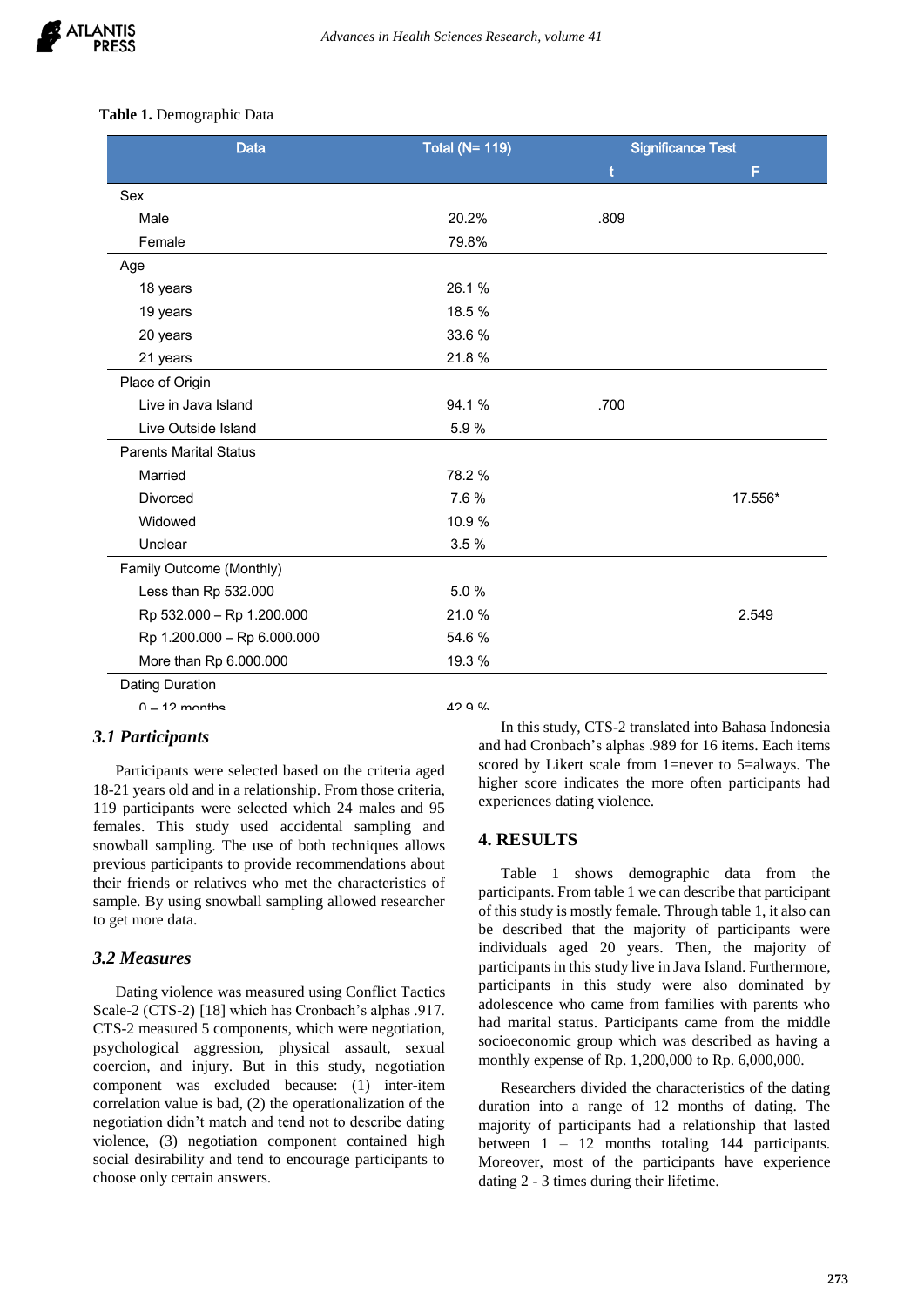### **Table 2.** Descriptive Analysis of Dating Violence

| Data                                   | Total (n)    |  |
|----------------------------------------|--------------|--|
| Dating Experience                      |              |  |
| Have experienced dating violence       | 61.3 % (46)  |  |
| Never experienced dating violence      | 38.7 % (73)  |  |
| Dating Violence                        |              |  |
| Victims                                | 42.5 % (31)  |  |
| Perpetrator                            | 15.1 % (11)  |  |
| <b>Both</b>                            | 42.5 % (31)  |  |
| Type of Dating Violence (Victims)      |              |  |
| Psychological Aggression               | 53.2 % (33)  |  |
| <b>Physical Assault</b>                | $1.6\%$ (1)  |  |
| Sexual Coercion                        | $12.9\%$ (8) |  |
| Injury                                 | $6.5 \% (4)$ |  |
| More than one violence                 | 25.8 % (16)  |  |
| Type of Dating Violence (Perpetrators) |              |  |
| Psychological Aggression               | 43.9 % (18)  |  |
| Sexual Coercion                        | $7.3 \% (3)$ |  |
| Injury                                 | $7.3 \% (3)$ |  |
| More than one violence                 | 41.5 % (17)  |  |
| Type of Dating Violence (Both)         |              |  |
| Psychological Aggression               | 43.8 % (32)  |  |
| <b>Physical Assault</b>                | $1.4\%$ (1)  |  |
| Sexual Coercion                        | $8.2 \% (6)$ |  |
| Injury                                 | $6.8\%$ (5)  |  |
| More than one violence                 | 39.7 % (29)  |  |

Based on the result researchers found from data analysis that there were research variables that had a significant average difference with some demographic data. On the other hand, there are also research variables that do not have a significant average difference with some demographic data. The following will describe the results of the calculations obtained.

First, there was no significant difference in dating violence in terms of sex. This reveals that male and female show an equal experience of dating violence. Second, there was a significant difference in the mean score of dating violence based on parent marital status. These results indicate that the differences in the parent marital status of the participants indicate the different experiences of dating violence. Post-hoc analysis was conducted to see which groups had different means. The group of participants with parents who had marital status showed a significantly different mean of dating violence from the group of participants with parents who had divorced status ( $p < 0.05$ ). The group of participants with parents who have divorced status shows a significant difference in the mean of dating violence compared to the group of participants with parents who have widowed and unclear status ( $p < 0.05$ ).

Third, there was no significant difference in dating violence based on socioeconomic status. These results show that the socioeconomic status of individuals does not provide a difference in the experience of violence in dating. Forth, dating violence based on dating duration showed there was no significant difference. In the other words, differences in the length of dating do not show differences in the experience of dating violence that occurs. Last, there is a significant difference in dating violence in terms of dating frequency  $(F = 3.992$ , with p  $< 0.05$ ). These results illustrate that the difference in the number of individual dating experiences does not show a difference in the experience of violence in dating that occurs. A post-hoc analysis also conducted in this variable. The group of participants with dating frequency more than 5 times showed that they significantly have different dating violence experience from the group of participants with the frequency of dating 1 time, 2-3 times, and 4-5 times.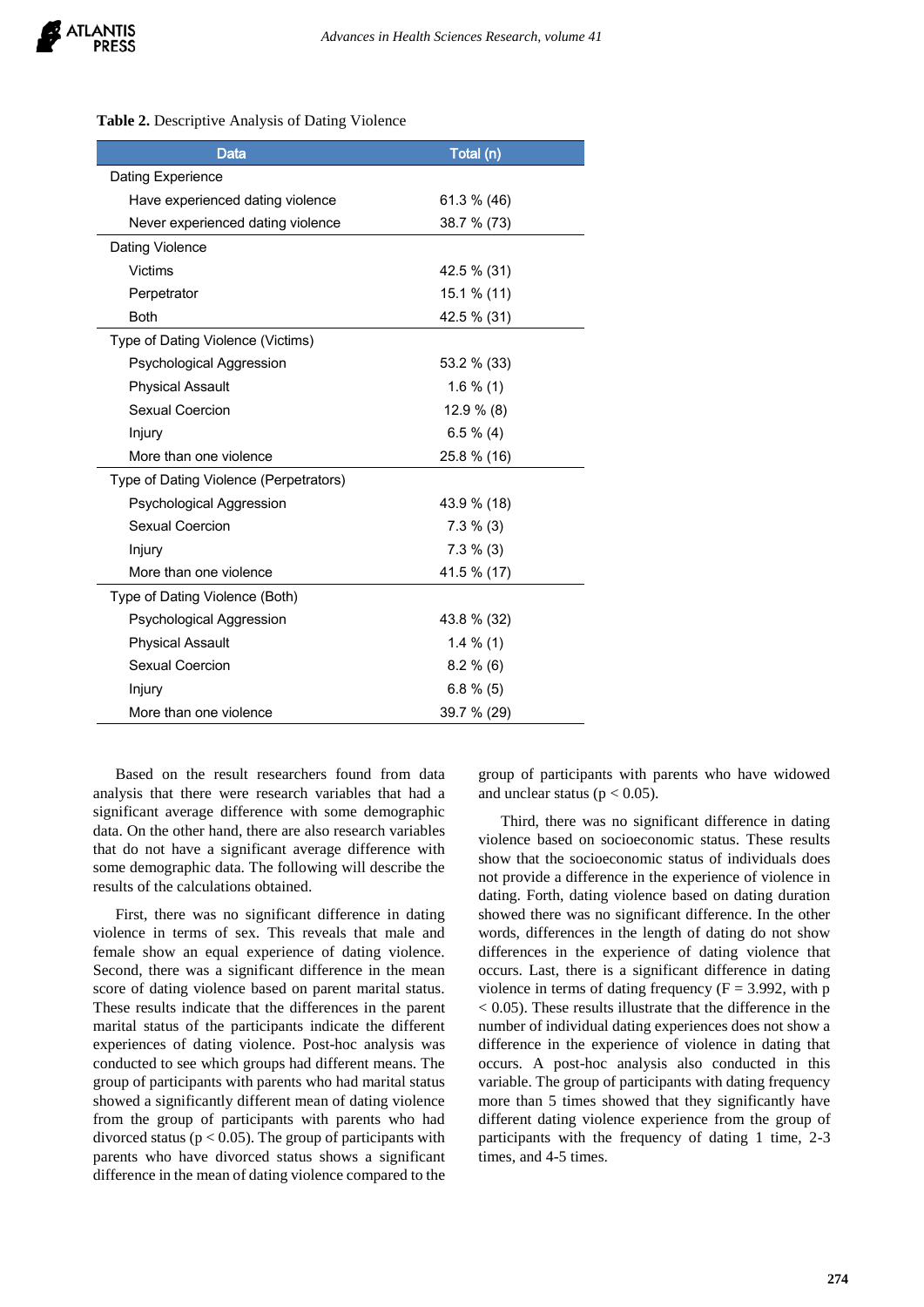Based on table 2 the result of this study showed that 61.3% of participants had experienced dating violence. From participants who have experienced dating violence, 42.5% of participants reported that they were sole victims, 15.1% were sole perpetrators, and 42.5% were experienced as a victim and perpetrator. From the victim's perspective, we can interpret that the type of dating violence they experienced was mostly psychological aggression (53.2%), followed by adolescence who experienced more than one type of violence (25.8%), then those who experienced sexual coercion (12.9%), get injured from their partner (6.5%), and were involved in physical assault (1.6%).

Based on the perpetrator's view, dating violence which showed is mostly in the form of psychological aggression (43.9%). The next largest percentage are perpetrators who commit more than one violence (41.5%). Sexual coercion and injury are in the next position (both 7.3%). In this result study, there were no perpetrators who physically assault their partners.

Through table 2, we can also see the types of dating violence based on victim's and perpetrator's views. They mentioned that the most violence they had ever experienced and done was psychological aggression (43.8%). Then, they also stated they were experienced and did more than one violence (39.7%). Next, 8.2% of participants were experience sexual coercion from and towards their partner. 6.8% of participants got injured and had caused injury during their dating period. Last, 1.4% of participants were experience and had done physical assault.

### **5. DISCUSSION**

Most of participants in this study showed a higher experience of dating violence in the form of psychological aggression compared to other forms of violence. This result is in line with previous research which states that the prevalence of violence in dating with psychological forms is more often found than other forms of violence, such as physical and sexual [19]. The study also supports the results of this study, where the least forms of dating violence experienced by participants are sexual violence and physical injury.

Significant differences are seen when tested dating violence based on family status and dating frequency. This situation may be caused by the majority of participants in this study have parents with marital status. Adolescence who experienced a more positive family climate and have more competent parenting styles tend to show more effective problem-solving skills and exhibit less violent dating behavior [14]. The dating experience can be characterized by a history of dating, a history of dating violence, and experiences of sexual behavior. In the history of dating, the frequency of a person having a dating relationship is said to be one of the factors that increase the risk of individuals experiencing dating violence. This is in accordance with the results of research which shows that there are differences in the experience of violence in dating based on the frequency of a person's previous dating [14].

### **6. CONCULUSION**

This study advanced the knowledge of prevalence of dating violence in late adolescence. The findings from this study indicated that most of late adolescence had experienced dating violence. From participants who have experienced it, we can conclude they could be sole victims, sole perpetrators, or a victim and perpetrator. Psychological aggression is the most common type of dating violence. On the other hand, the least common type of dating violence is physical assault. This study also found there was a significant difference in the average score of dating violence based on family status and dating frequency.

Further study about dating violence in late adolescence should also consider other variables which related to the characteristics of participants like family, peer group or any support systems. Dating violence in late adolescence could affect the development in their future life. For that reason, the preventive actions also need to be developed.

### **AUTHORS' CONTRIBUTIONS**

All authors read and approved the final manuscript.

### **ACKNOWLEDGMENTS**

The authors would like to thank Professional Psychology Magister Program, Universitas Tarumanagara, Indonesia for the helpful comments on earlier versions of this article.

### **REFERENCES**

- [1] T. S. Mars and A. M. Valdez, "Adolescent dating violence: Understanding what is 'at risk?,'" *J. Emerg. Nurs.*, vol. 33, no. 5, pp. 492–494, 2007.
- [2] W. H. Organization, *Preventing intimate partner and sexual violence against women: Taking action and generating evidence*. World Health Organization, 2010.
- [3] K. P. Perempuan and P. A. R. Indonesia, "Waspada bahaya kekerasan dalam pacaran," *Diunduh dari https//www. kemenpppa. go. id/index. php/page/read/31/1669/waspada-bahayakekerasan-dalam-pacaran*, 2018.
- [4] J. Rachel, "Kekerasan dalam Pacaran, Waspadai Sejak Dini!," 2017. https://pkbi.or.id/kekerasan-